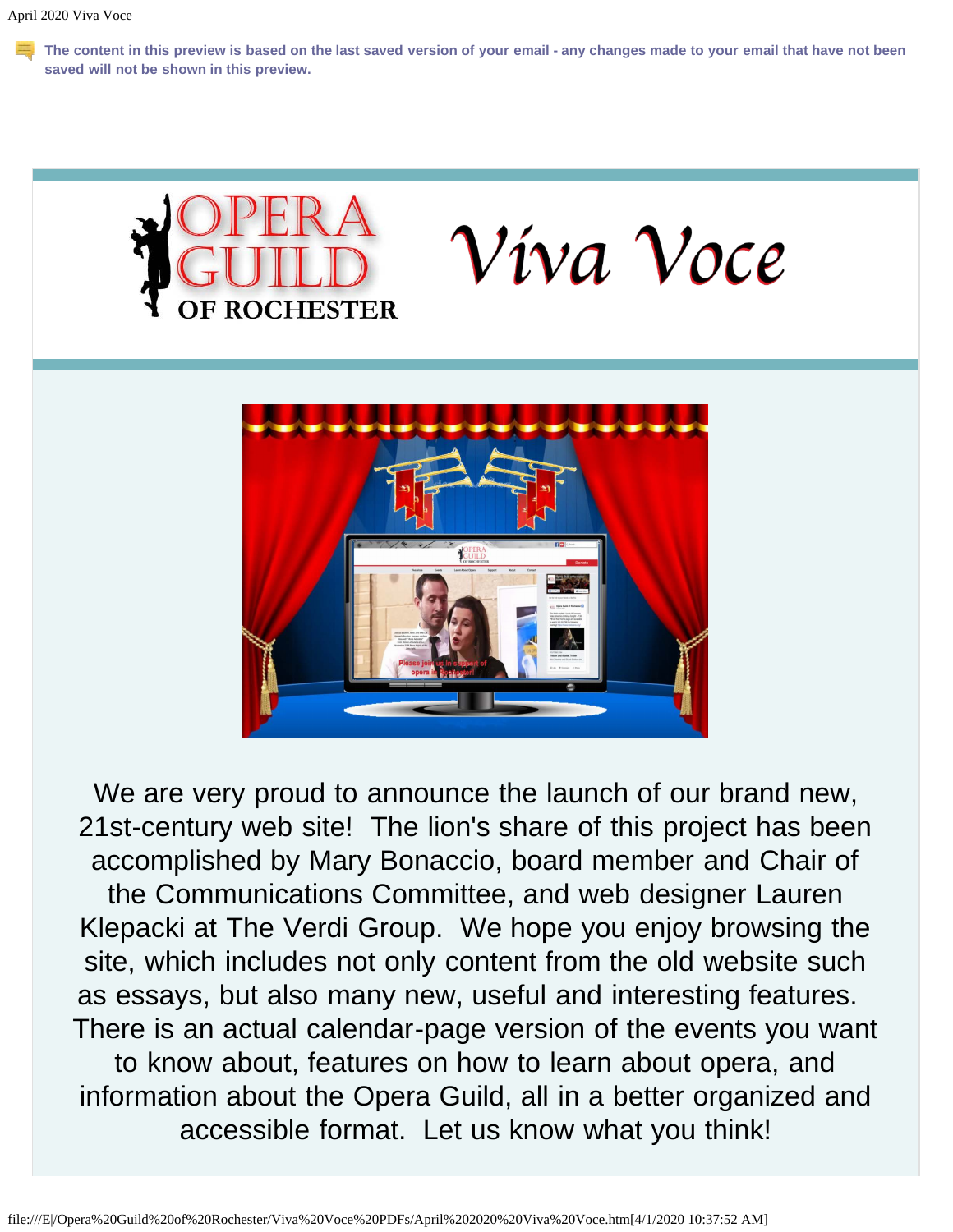### **IN THIS ISSUE**

Edition *Viva Voce,* **April 2020**

<span id="page-1-1"></span>**The Opera Guild of Rochester, Inc. is a 501(c)(3) charitable organization with a mission to support opera and opera education in the greater Rochester area.**

**The Guild presents free opera lectures at local libraries, tours to productions of local opera companies and the Metropolitan Opera in New York City, and our popular Beat-the-Blahs, Haskell Rosenberg Memorial Series, at Temple B'rith Kodesh in Brighton.**

**This newsletter is sent via eMail each month, currently to over 3,000 subscribers. For a free subscription send your contact details, including your eMail address, to [operaguildofrochester@gmail.com](mailto:operaguildofrochester@gmail.com).**

**Our Website and Facebook pages serve as a clearinghouse for local and regional opera, concert, and recital information, with links to other music organizations in our area. Please visit our Website at [operaguildofrochester.org](http://operaguildofrochester.org/).**

**For up-to-date information on opera-related news and events, please visit us on [facebook.com/OperaGuildofRochester](http://facebook.com/OperaGuildofRochester).**



**Some events are now being recorded. Click the YouTube logo to visit us there.**



<span id="page-1-0"></span>**Reader Article submission deadline for the next issue is the 15th of the previous month.**

- **[This Month](#page-1-0)**
- **[Mark Daniels Album Release](#page-2-0)**
- **[Lotte Lenya Competition](#page-3-0)**
- **[Pegasus](#page-3-1)**
- **[Annual Recital](#page-4-0)**
- **[Bravo Nights](#page-5-0)**
- **[Great Opera-tunities](#page-5-1)**
- **[News from your Opera Guild](#page-6-0)**
- **[Essay:](#page-6-1)** *[The Flying Dutchman](#page-6-1)*
- **[Donations and Tax Receipt Note](#page-7-0)**
- **[Volunteers](#page-8-0)**



The following is a list of those organizations/presenters which have cancelled or indefinitely postponed their events/seasons. For the latest information about schedules and what to do if you have already purchased tickets, consult the websites. We hope for better news next issue!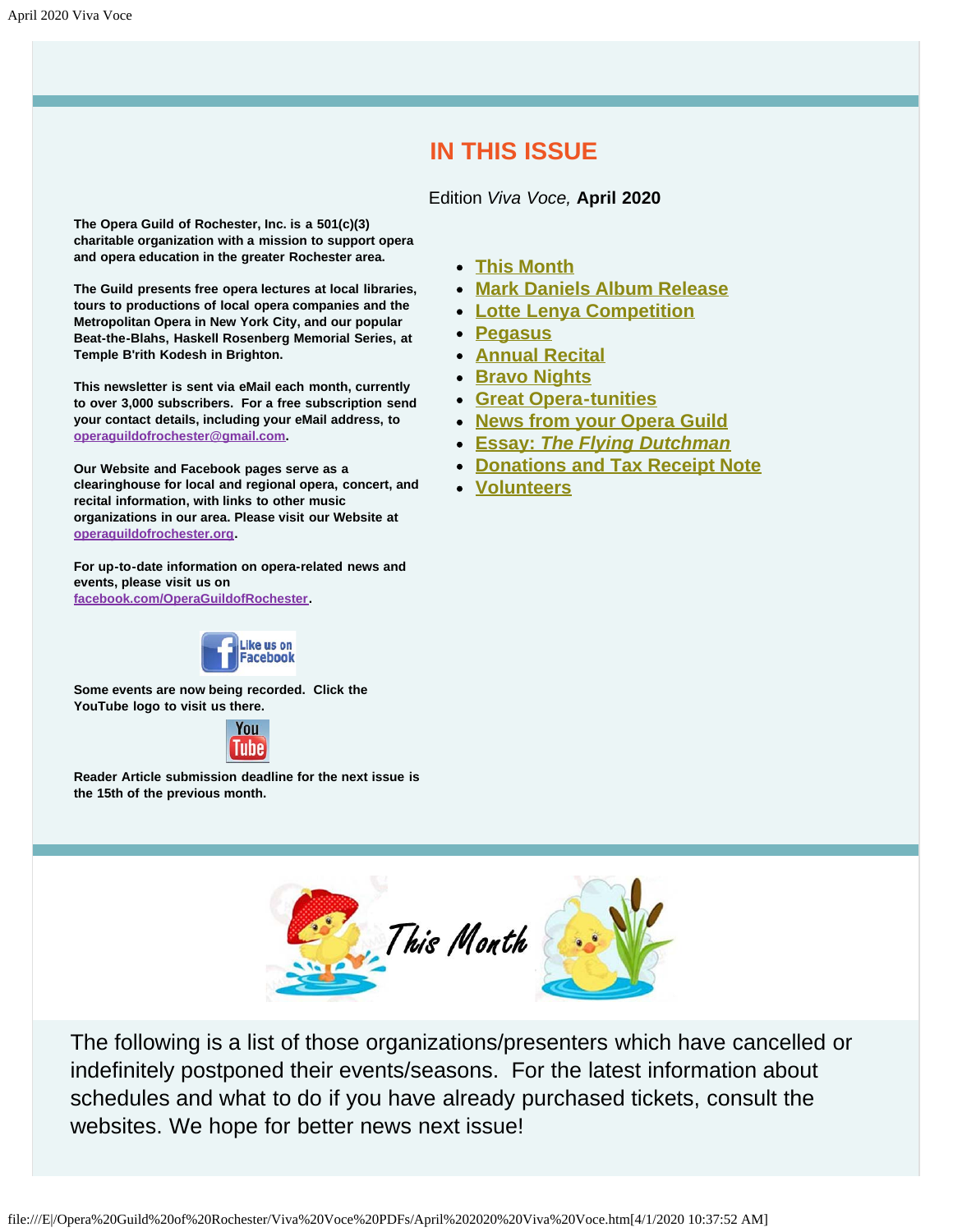Rochester Oratorio Society, both concerts and Rochester International Vocal Competition. **[www.rossings.org](http://www.rossings.org/)**

Little Theater and Caf<sub>A</sub><sup>©</sup>, closed until further notice. **[www.thelittle.org](http://www.thelittle.org/)** 

Eastman Opera season, including *Sweeney Todd*

Metropolitan Opera Live in HD simulcasts cancelled (both of those remaining), but see streaming of former productions on web site. **[www.metopera.org](http://www.metopera.org/)**

Syracuse Opera, *Tosca* cancelled. **[www.syracuseopera.org](http://www.syracuseopera.org/)**

TriCities Opera, *A Little Night Music* and *Best of Broadway* cancelled. **[www.tricitiesopera.com](http://www.tricitiesopera.com/)**

The Memorial Art Gallery is closed, no Third Thursday concerts. **[www.mag.rochester.edu](http://www.mag.rochester.edu/)**

The Canadian Opera Company has cancelled all events for the remainder of the season. **[www.coc.ca](http://www.coc.ca/)**

The remaining listings concern those events as to which no announcement has been made.

**[Return to Contents](#page-1-1)**

# <span id="page-2-0"></span>**Mark Daniels Album Release**

Mark Daniels, well known to the Rochester community from recitals at the Lyric Theater and appearances at Bravo Night and the Opera Guild's Annual Donor Recital, has released his first album, "The Lyric Tenor in Recital." Accompanied by Rob Goodling, noted piano accompanist, teacher, and frequent competition juror, the album comprises opera arias, musical theater selections, and songs in six languages. To order, send Mark an email at [mdmarky76@gmail.com](mailto:mdmarky76@gmail.com). For more information please visit the Lyric Theater website at [http://www.lyrictheatrerochester.org.](http://www.lyrictheatrerochester.org/) Also note that Mr. Daniels' next recital at the Lyric Theater will take place on **Sunday, April 26 at 4 pm.** 



#### [Return to Contents](#page-1-1)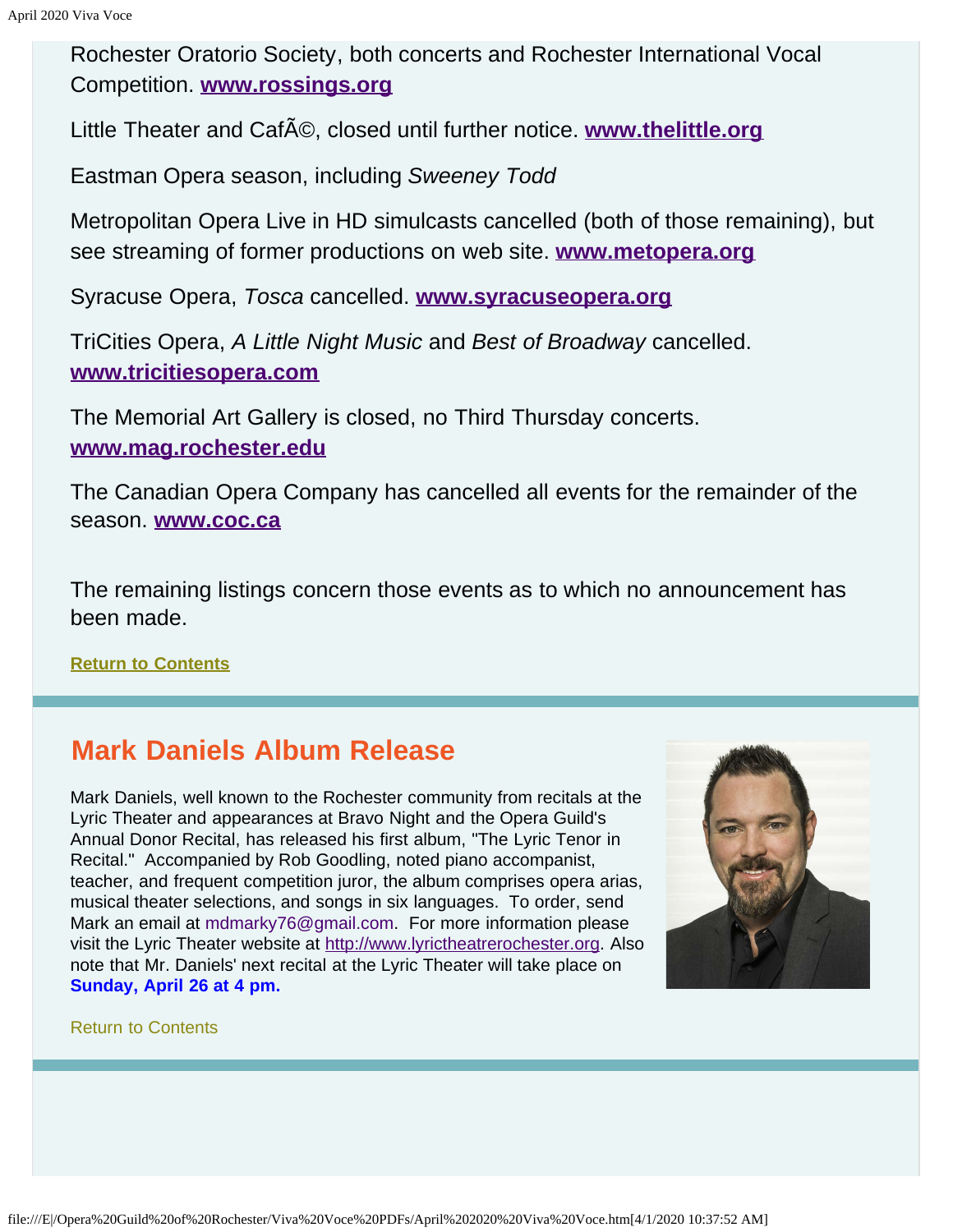

## <span id="page-3-0"></span>**The Lotte Lenya Competition 2 May 2020 Kilbourne Hall, Eastman School of Music**

In 1998, to honor the centenary of the birth of [Lotte Lenya](https://www.kwf.org/pages/lotte-lenya.html) (1898-1981), an extraordinary singer/actress and one of the foremost interpreters of the music of her husband, [Kurt Weill](https://www.kwf.org/pages/kw-biography.html) (1900-1950), the Kurt Weill Foundation for Music established an annual Lotte Lenya Competition.

The competition is open to singer/actors of all nationalities, ages 19-32. Contestants must prepare four selections, for a program not to exceed 15 minutes: a selection from the operatic or operetta repertoire, a theatrical selection (any genre) by Kurt Weill, a song from the "Golden Age" (pre-1968) American musical theater repertoire; and a song from the American musical theater repertoire of 1968 or later.

Total prizes exceed \$75,000; individual prizes range from \$500 (semi-finals) to \$20,000 (finals).

The three-person jury for the 2020 finals has been announced: Tony Award-winner .Victoria Clark, Broadway director and conductor Andy Einhorn, and stage and screen star Mary Beth Peil.

**The finals daytime round (11 to 4 pm) and the evening concert are both free and open to the public. Additionally, both will be live-streamed for free online viewing, making the entire finals round available to audiences around the world for the first time. The stream will be accessible at [https://www.esm.rochester.edu/live/kilbourn](https://www.esm.rochester.edu/live/kilbourn/)/.**

**[Return to Contents](#page-1-1)**

## <span id="page-3-1"></span>**Pegasus 2019-2020 Season**





# Diderot Quartet with Jesse Blumberg

May 17, 2020 @ 4 pm Downtown United Presbyterian Church, 121 N. Fitzhugh St. Rochester **[http://www.pegasusearlymusic.org](http://www.pegasusearlymusic.org/)**

Haydn & Mendelssohn quartets plus song arrangements of Clara Schumann & Fanny Mendelssohn

[Jesse Blumberg](https://www.pegasusearlymusic.org/artist/jesse-blumberg/), baritone [Diderot String Quartet](https://www.pegasusearlymusic.org/artist/diderot-string-quartet/)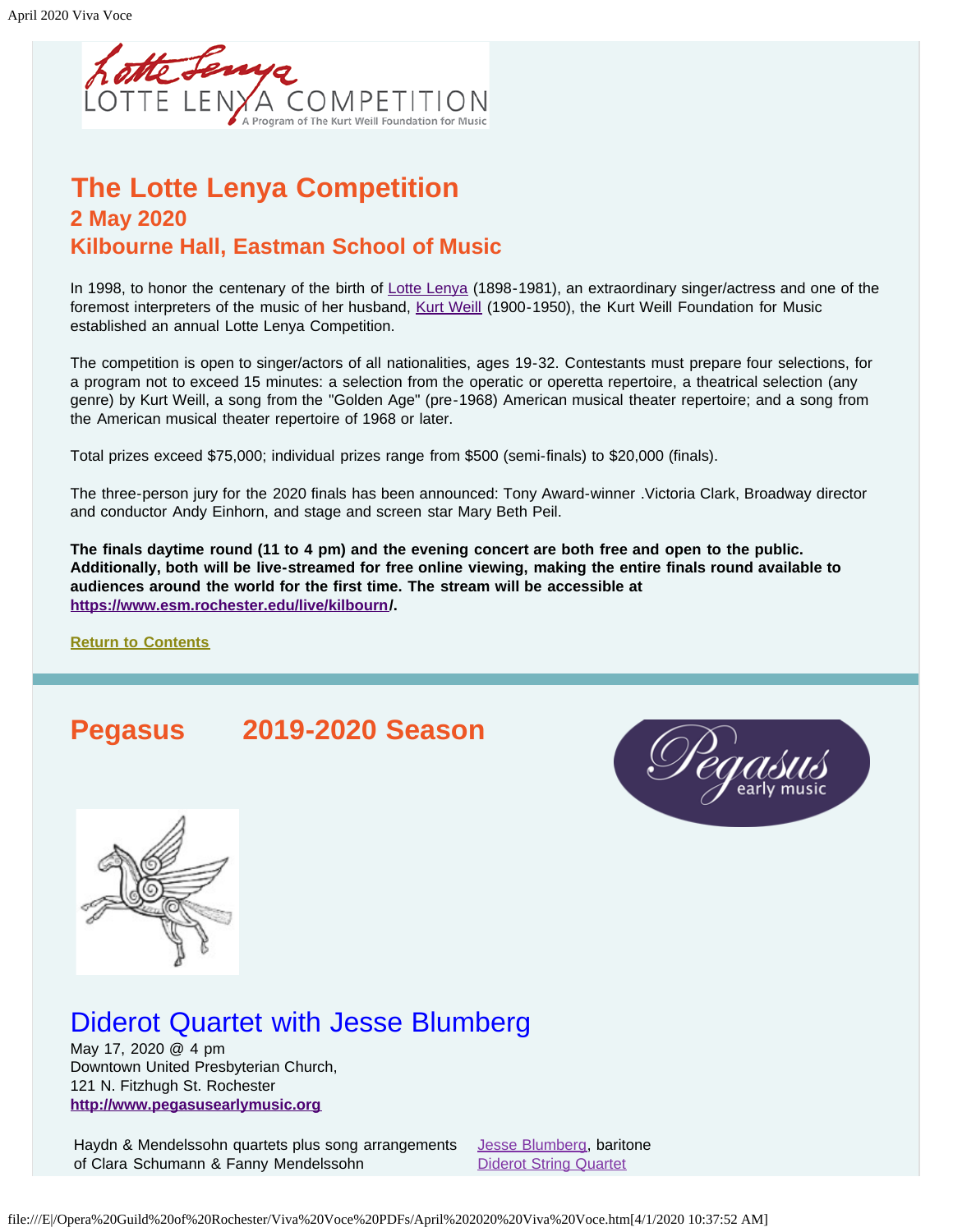Johanna Novom, Adriane Post, violins; Kyle Miller, viola; Paul Dwyer, cello

**[Return to Contents](#page-1-1)**

# <span id="page-4-0"></span>**Annual Recital**

The cancellation or postponement of the Opera Guild's Annual Recital for Donors is currently under consideration. The decision will be made in the second week of April. See website, **[www.operaguildofrochester.org](http://www.operaguildofrochester.org/)**.

Each year we invite our donors to an Opera Guild recital with an emerging operatic talent. This year's event features baritone [Samson McCrady,](https://www.samsonmccrady.com/) who returned to Washington National Opera last fall as a Young Artist for the 2019-2020 season, where he sang Papageno in the Maurice Sendak production of The Magic Flute.

The Recital will take place on **Sunday, May 17, 2020**, from 2 - 3:30 pm at the Rochester Academy of Medicine, 1441 East Ave, Rochester, NY 14610. A reception with the artists, including refreshments, will follow.

**Not a donor?** Simply push the donate button, complete your gift, rsvp for the date by phone (585)385-6971) or email and your name will be on the invited list.

#### **About Our Performers**

Samson McCrady graduated from Roberts Wesleyan College in December 2015 with a degree in vocal performance. He won first place in the Rochester Lyric Opera recital competition and gave a recital there in March 2016. He also won first place in the Classical Singer Competition at the Boston Convention in May, 2016.

While a student at Cincinnati College Conservatory, he was invited to be a Young Artist at Opera Theatre of St. Louis in the summer of 2018, and a Young Artist in the Domingo-Caffritz program at Washington National Opera for the 2018-2019 season, where he sang the role of Wagner in *Faust*. Samson spent the summer of 2019 as a fellow at the Aspen Music Festival where he sang the lead baritone role in the Missy Mazzoli 2018 opera, *Proving Up*. He was invited back to Washington National Opera last fall as a young artist for the 2019-2020 season, where he sung Papageno in the Maurice Sendak production of *The Magic Flute*.

[Listen to Samson McCrady singing an excerpt of the Sextet from La Cenerentola.](https://www.youtube.com/watch?v=W-VcuZMaqtk) 

Samson will be accompanied by Brock Tjesvold, who has performed throughout the United States with many up-andcoming musicians, as well as established ensembles. Brock is currently pursuing a Doctorate of Musical Arts at the Eastman School of Music, studying with Dr. Andrew Harley. He previously completed his master's degree at the University of Michigan with Martin Katz and a Performer's Certificate at the Jacobs School of Music at Indiana University, studying with Anne Epperson and Kevin Murphy.

Most recently, he was the official pianist for the 2019 Donald Runnicles Musical Arts Scholarship Competition Finals at the Grand Teton Music Festival. Brock was a collaborative piano fellow at the 2018 Music Academy of the West in Santa Barbara, CA., studying with Jonathan Feldman, and other recent performance highlights include Shostakovich's Piano Concerto No. 2 with the National Repertory Orchestra and a performance at Carnegie Hall with clarinetist Amy Humberd. In March 2020, he appeared as piano soloist with  $\tilde{A}$ †PEX Contemporary Performance Ensemble for a performance of Berg's *Kammerkonzert.*

#### **[Return to Contents](#page-1-1)**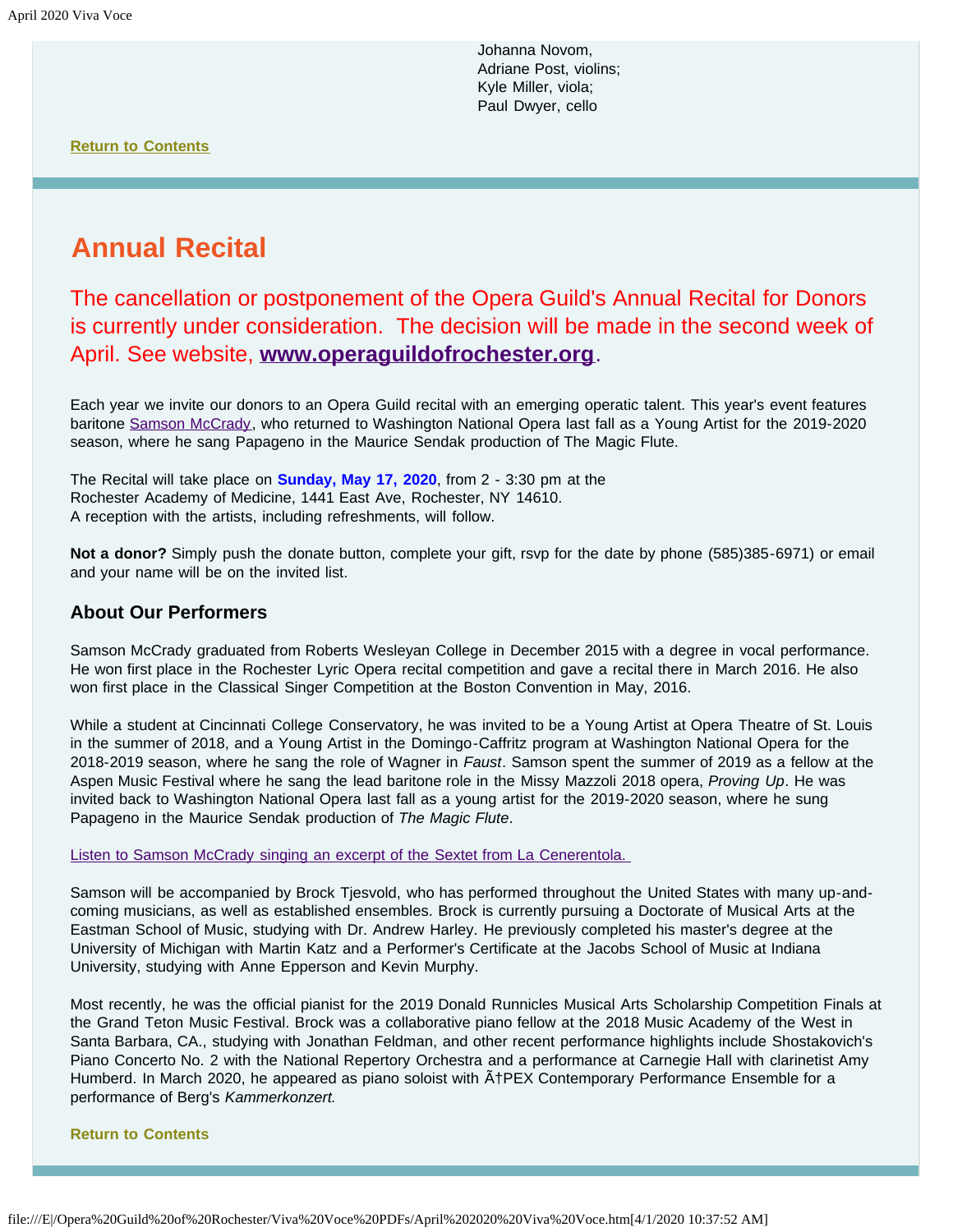<span id="page-5-0"></span>



Bravo Nights are performances at The Little CafA © of opera and musical theater selections by talented local singers in an informal setting. They are appreciated by both seasoned opera fans and newcomers who wish to learn about the art form.

Mark your calendar for the remaining Bravo Nights in 2020:

Wednesday, June 10

Tuesday, September 29

Monday, November 30

The Little is located at 240 East Avenue, performances are 7-9 pm, and refreshments may be purchased at The Little CafAO.

**[Return to Contents](#page-1-1)**

# <span id="page-5-1"></span>**GREAT OPERA-TUNITIES**

**(For those wishing to explore opera without spending a lot of money)**

**FREE - Friends of Eastman Opera Voice Competition**. Look for listing in February 2021 *Viva Voce*. 8 pm, Kilbourn Hall, Gibbs Street, Rochester.

**FREE - The Lotte Lenya Competition**: young multi-talented singer/actors performing both opera and musical theater selections. See *Viva Voce* for more information about the event being held on Saturday, May 2nd, 2020.

**FREE - Opera Guild Lectures** in September at Fairport Library, February and March (with many video selections) at Brighton Memorial Library, 7 pm, 2300 Elmwood Ave, see February and March issues for listing.

\$9/10 suggested donation - Opera Guild "Beat the Blahs." Opera DVD presentations at Temple B'rith Kodesh. Four Sundays in January at 1 pm, see the 2021 schedule in Nov and Dec 2020 issues. Pre-performance talk, refreshments at intermission, children and students always FREE.

**\$24**; UR students \$10 with ID - **The Eastman Opera Season**: (Eastman voice students). Pre-performance talks; see full listing in *Viva Voce*.

**\$25 per (senior) ticket - Metropolitan Opera simulcasts** in HD of live performances on Saturdays usually at 1 pm. An encore performance, not live, is given on the Wednesday following for \$23. Theaters are at Tinseltown, Eastview, Webster and Henrietta. See full listing and essays in *Viva Voce.*

**FREE** - Opera Guild **Bravo Nights** at The Little Caf©, live accompanied singers perform opera favorites in an informal atmosphere. See *Viva Voce* for next date.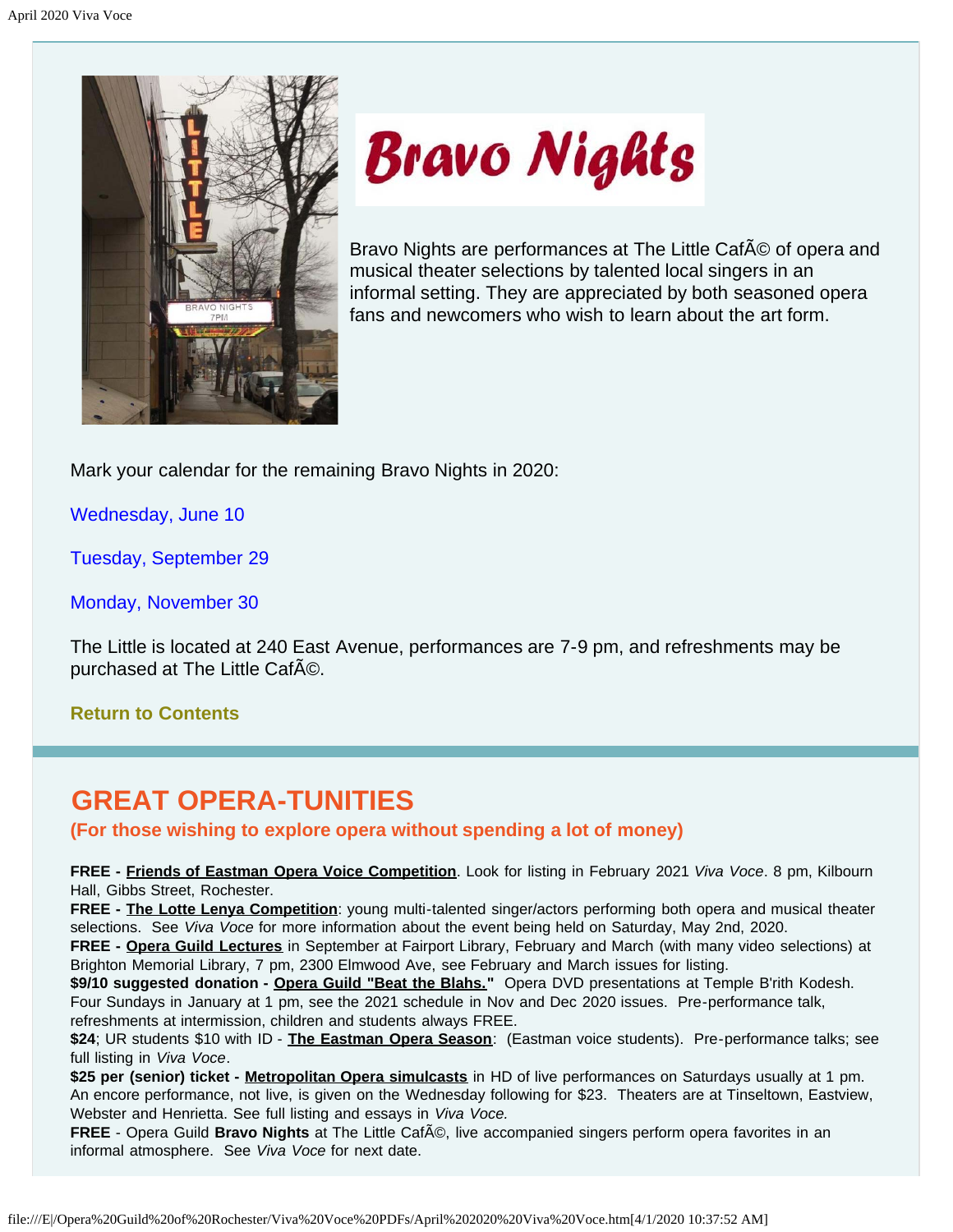**\$18** Opera performances from the Royal Opera House at Covent Garden are screened several times a year at **The Little Theatre**, as listed in *Viva Voce*.

**[Return to Contents](#page-1-1)**

## <span id="page-6-0"></span>**News from your Opera Guild**

Well, there couldn't be worse news for opera companies and, indeed, all arts groups than the cancellation of so many performances and events on which they depend for revenue and continuity with their audiences. I hope that many patrons will be moved to donate what has been paid for tickets that cannot be used back to the performance organizations to soften this blow. And if you are among those fortunate enough not to be suffering financial hardship, be as generous as you can in donating for the future. For this too shall pass, and we want to come back to our theaters and opera houses to share all the beauty, pleasure and inspiration that the arts bring to us.

Carol Crocca, President

**[Return to Contents](#page-1-1)**

# <span id="page-6-1"></span>**Der Fliegande HollAznder (The Flying Dutchman) Peter Dundas**

You may know the fable of the *Flying Dutchman*. It is the story of an enchanted ship which can never arrive in port, and which since time immemorial has been sailing about at sea. When it meets a vessel, some of the unearthly sailors come in a boat and beg the others to take a packet of letters home for them. The letters are always addressed to people whom no one knows, and who have long been dead, so that some late descendant gets a letter addressed to a faraway great-great-grandmother, who has slept for centuries in her grave. That timber specter, that *Flying Dutchman*, is so called from the captain, a Hollander named Vanderdecken, who once swore by all the devils that he would get around the Cape of Good Hope in spite of a fearful storm, though he should sail till the Day of Judgement. The devil took him at his word, and therefore he must sail forever.

It was Heinrich Heine (1797-1856) who introduced the idea of redemption to the story. In his book, "Memoirs of Herr Von Schnabelewopski," published in 1834, he discussed and modified the legend: the devil will now allow the 'enchanted' captain to land once in seven years, get married, and so find opportunities to save his soul. Before this point, in all the Dutchman stories there was no way the captain could be saved from hell. The character of Senta was added to be the vehicle of the Dutchman's redemption. In the memoirs, Heine also mentions the song later used in the opera by Wagner, the Ho-i-ho Song of the Sailors, in his poetic description of his experience on leaving Hamburg to sail for Amsterdam.

"It was a charming spring day when I first left Hamburg. I still hear the joyous, long-drawn Ho-i-ho! of the sailors. Such a port in spring-time has a pleasant similarity with the feelings of a youth who goes for the first time out into the world on the great ocean of life. All his thoughts are gaily variegated, pride swells every sail of his desires-ho-i-ho! But soon a storm rises, the horizon grows dark, the wind's bride howls, the planks crack, the waves break the rudder, and the poor ship is wrecked on romantic rocks, or stranded on damp, prosaic sandbanks; or perhaps, brittle and broken, with its masts gone, and without an anchor of hope, it returns to its old harbor, and there molders away, wretchedly unrigged, as a miserable wreck.

Wagner was only 21 when he read Heine's version of the *Flying Dutchman* legend and then used it, six years later, to develop the plot of his opera of the same name. It was finished in 1841 and premiered at the Hoftheater in Dresden on January 2, 1843, conducted by Wagner himself. The costume designer for that performance was Ferdinand Heine, who contacted Wagner with questions about his opera. Unfortunately, this letter cannot be found. We do not know if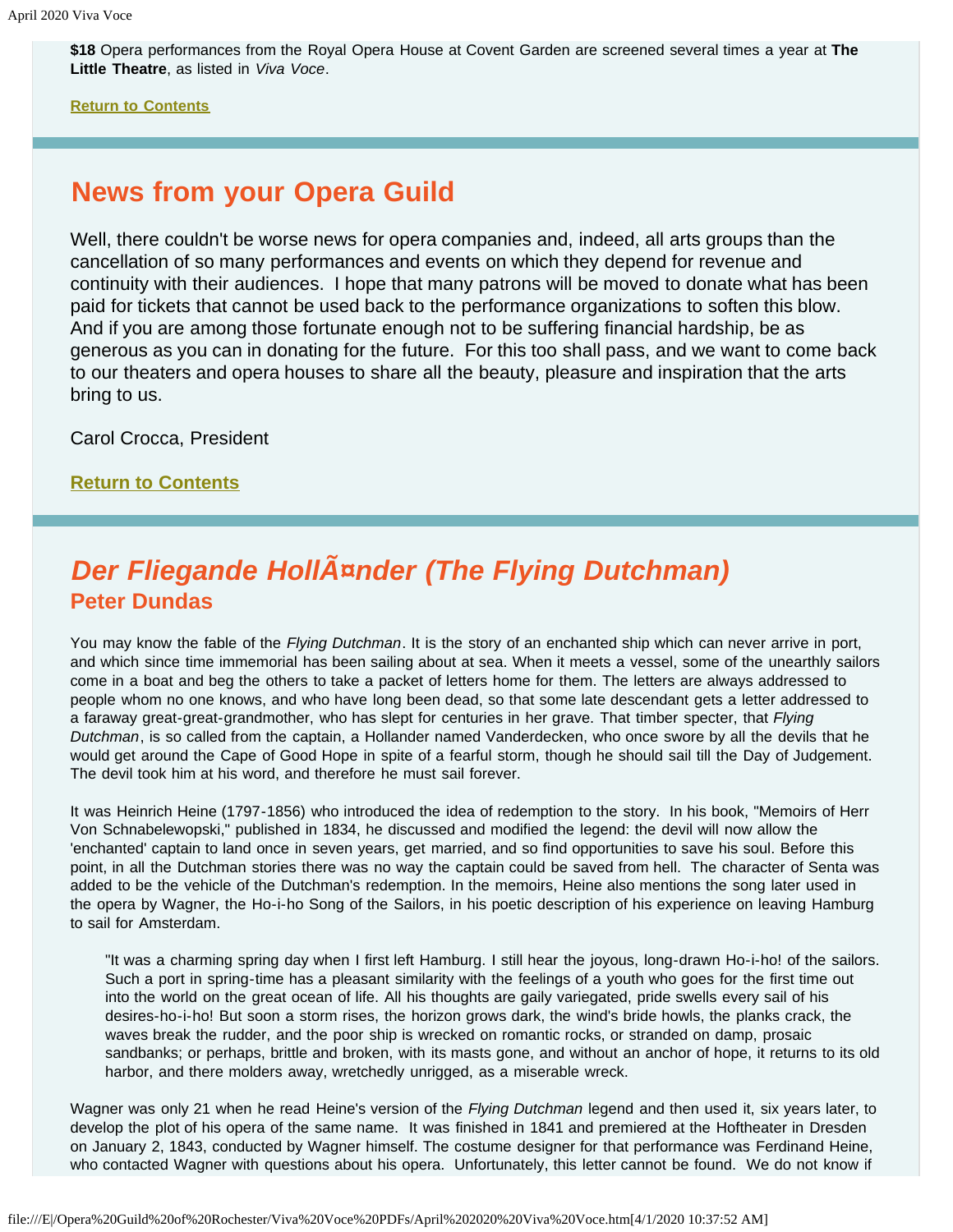Ferdinand was even related to Heinrich. However, we do have a letter written by Wagner to Ferdinand Heine, in July 1843, which confirms his knowledge of the Heine modification and the introduction of Senta, the daughter of Daland, the Norwegian captain in the opera.

As to Wagner's particular approach to the story, we have the following:

He writes, "When I wrote my *Flying Dutchman* [1841], it was in the firm conviction that I could not proceed otherwise than I did. During my famous sea-voyage and amid the Norwegian cliffs the subject - already long known to me through your namesake - acquired for me a quite peculiar color and individuality, gloomy, it is true, but deriving from the nature common to all of us, not at all from the speculation of a gloom-sick enthusiast. But the vast wild ocean, with the legends woven about it, is an element that does not lend itself obediently and willingly to being trimmed into a modern opera; and I saw that the whole story of the Flying Dutchman, filled as it is with the roar of the sea - which now took such complete possession of me that it cried out for artistic reproduction - would have to be atrociously cropped and mangled to be made into an opera text with piquant suspenses, surprises and so forth with the modern taste demands. Therefore, I preferred not to modify the material, just as it lay to my hand, to any further extent than is required by a dramatic action, leaving the full aroma of the legend entirely free to spread itself over the whole. Only in that way, I believe, could I cast upon the spectator the full spell of that strange mood in which anyone with a feeling for poetry can take to his heart this gloomiest of legends." ("Richard Wagner's Letters to his Dresden Friends", published by H Grevel and Co., London 1890).

**[Return to Contents](#page-1-1)**

## <span id="page-7-0"></span>**Donations**

**As an** *Amici***, your contribution in any amount is greatly appreciated. All donation levels receive an invitation to the Annual Recital; those listed below will be given priority until a date specified on the invitation, and at the** *Comprimario* **level and above may request extra tickets.**

*Chorus***: \$50 per person, \$80 per couple.** *Comprimario***: \$100-\$149.** *Primo***: \$150-\$199.** *Maestro***: \$200-\$299.** *Impresario***: \$300 or more.**

> **Donate On Line**

**You may also mail a check to Opera Guild of Rochester, P.O. Box 25613, Rochester, NY 14625. Please include an email or other address for your tax receipt.**

**A Note on Tax Receipts from the President: I am sorry that I am unable to continue President Emerita Agneta Borgstedt's practice of sending a personal thank you note to each contributor. The IRS does not require a charity to give, or the donor to have, a formal acknowledgment from the charity for donations under \$250.00. Your cancelled check or credit card record is sufficient evidence for your donations below this amount if you itemize them. Donations of \$250.00 and above will receive the required acknowledgment from the Opera Guild before January 31st following the end of the calendar tax year. The invitation to the Annual Recital is our way of showing our appreciation to our donors and we sincerely hope to see you there!**

#### **[Return to Contents](#page-1-1)**